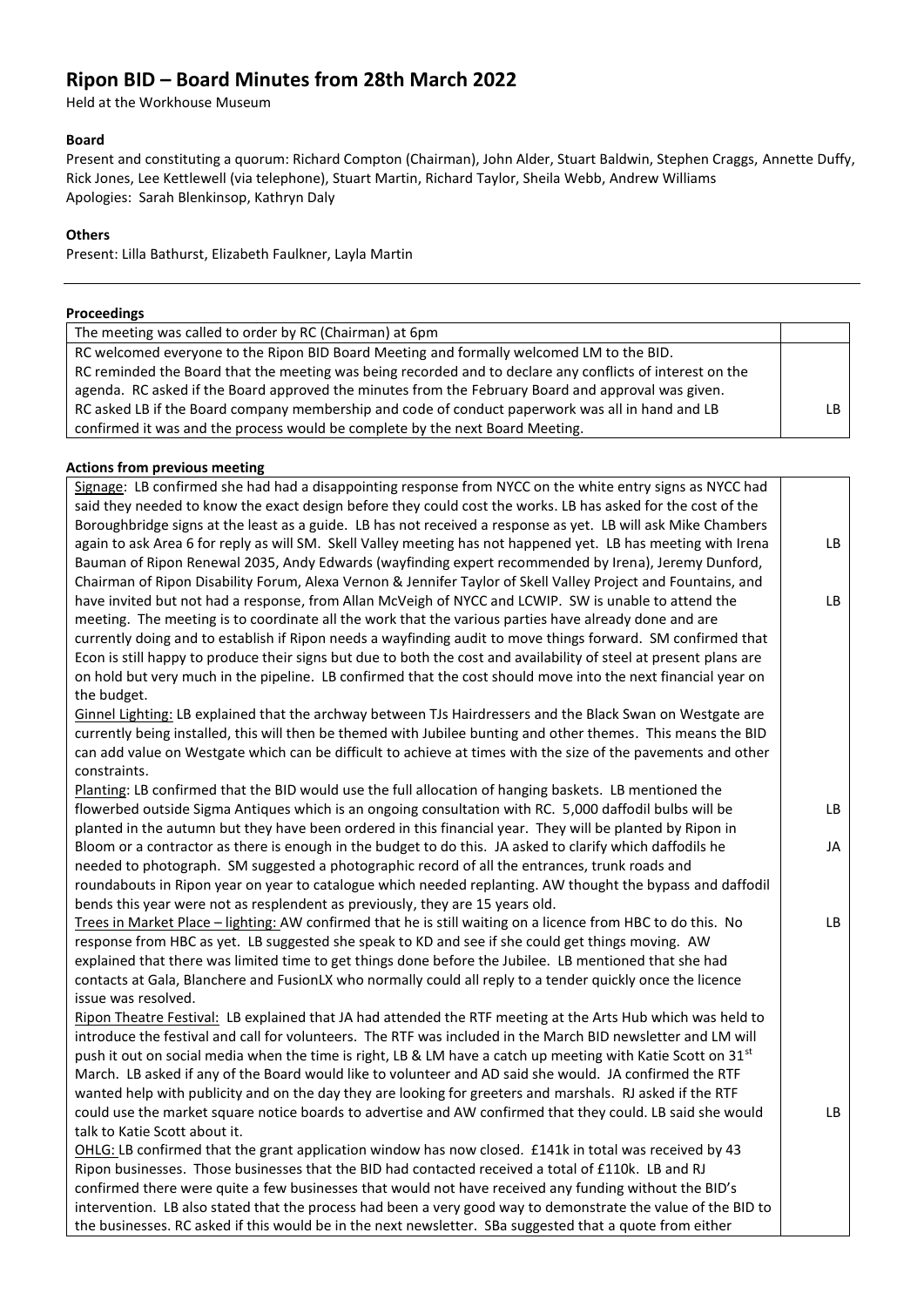| Prima's or Oliver's Pantry would be a good idea. AW suggested that it would be a good idea to get some wider      |     |
|-------------------------------------------------------------------------------------------------------------------|-----|
| publicity on the BID's activities and how it is helping businesses. LB said she would release that information to | LB. |
| the press once she had quotes prior to the newsletter going out. RC confirmed that he thought that was a          |     |
| very good idea.                                                                                                   |     |
| Levy Collection: LB stated that there were still some payments left to be made (£34k) therefore 81% of the        |     |
| levy now collected. LB confirmed that there were a few multiples still to pay but most unpaid bills were small    |     |
| amounts, some from old occupiers owing for a portion of the levy. LB explained that EF and Kat Nellist            |     |
| (freelance) had visited 54 businesses over the last few weeks offering appointments with Rishi Sood of PSP.       |     |
| This gives an audit trail of contact with the BID, recorded on the CRM system. RC asked what the system           |     |
| would be to decide on court summons - EF explained that HBC would have a cut off point on the amount and          |     |
| LB confirmed she would be working with Julie Gillett at HBC. RC asked LB to find out from HBC what that           | IB. |
| amount was.                                                                                                       |     |

## **Items for Approval**

#### Summer Activities:

| Summer of Play - LB confirmed she and LM had had meetings with David Ingham and Simon Hewitt of Ripon                                                                                                                   |       |
|-------------------------------------------------------------------------------------------------------------------------------------------------------------------------------------------------------------------------|-------|
| Together with regards to Summer of Play which they are putting on again this year. Last year it was aimed<br>mainly at primary aged children, LB suggested the BID funded an activity day in August for 14-16 year olds |       |
| using local operator MAP Adventures who provide archery, rifle shooting, bush skills, inflatable obstacle                                                                                                               |       |
| course and climbing walls. The BID would use the opportunity to engage with that age group for the                                                                                                                      |       |
| Apprenticeship and Training Hub. Summer of Play have asked if the BID might fund the cost of transport from                                                                                                             |       |
| Ripon city centre to Studley Royal Cricket Club either via YorBus or a private contractor. The BID would                                                                                                                |       |
| encourage businesses to get involved by offering vouchers to people using the service, thereby bringing the                                                                                                             |       |
| benefit back into the city centre. SM asked why it was held at Studley Royal, SBa explained that much of the                                                                                                            |       |
| activities were cricket based. SM asked that Spa Park be considered as a venue and LB said she would look                                                                                                               |       |
| into it. LB also explained that it was easier to piggy back on a Ripon Together event rather than run one from                                                                                                          | LB    |
| scratch.                                                                                                                                                                                                                |       |
| Summer Trail - A free trail and activity sheet, links to businesses through the trail and the offer of trail treat.                                                                                                     |       |
| A final prize will be held for completed activity sheets - Lightwater may be offering a family day pass as a                                                                                                            |       |
| prize. LB confirmed that LM was in discussion with Felltarn to produce the trail, JA suggested speaking with                                                                                                            |       |
| Yorkshire Trails who are Harrogate based. LB confirmed she had spoken to them in January but that Felltarn                                                                                                              |       |
| were a better price, LB will revisit. Maps would be available from the Cathedral (open the most hours) and any                                                                                                          | LB    |
| other businesses, on the trail, who wanted them. The route has been designed to take in streets with                                                                                                                    |       |
| traditionally less footfall and who miss out on activities in the Market Square. There would also be a prize                                                                                                            |       |
| draw for BID businesses who tag the trail in social media - suggested as £200 of advertising in either Dales                                                                                                            |       |
| Life, Yorkshire Post, Stray Ferret or Gazette. RJ asked about insurance/liability and LB confirmed there would                                                                                                          |       |
| be disclaimers on the trail both for the route and for any treats offered. RJ also asked who would have                                                                                                                 |       |
| copyright on the map and LM confirmed she would check that the BID would own the copyright. SC asked that                                                                                                               | LM    |
| the route be an infinite loop, not billed as starting and finishing at the Cathedral. SC said that the pumpkin                                                                                                          | LB/LM |
| trail included 40 businesses and suggested that LB spoke to Gaynor Gray about how the pumpkin trail is                                                                                                                  |       |
| organised. LB also confirmed that the trail is a good data gathering exercise. [Note 30.03.22 - 27 businesses                                                                                                           |       |
| took part in the 2021 pumpkin trail which was for a cash prize, 1 <sup>st</sup> 20 children could claim free gift but without                                                                                           |       |
| an activity sheet element]. LM will have a meeting with Ripon Mumbler to discuss further. LB & LM will revert                                                                                                           | LB/LM |
| to the Exec Group with more feedback on the trail and to gain approval.                                                                                                                                                 |       |
| Social media campaigns - Summer in the City - LB explained that this is a good, broad campaign that can                                                                                                                 |       |
| encompass many different businesses. The BID will also get videography for both social media and the                                                                                                                    |       |
| website of all the activities in the summer.                                                                                                                                                                            |       |
| Evaluation through numbers participating, social media engagement, positive PR, visitor numbers via                                                                                                                     |       |
| TownandPlace.AI. Cost c.£5,500 to deliver all activities (£850 on trail production, printing can be done locally).                                                                                                      |       |
| LB confirmed there was still flexibility in the budget (for example from the Econ signs) and the BID shouldn't                                                                                                          |       |

be sitting on cash at year end.

Apex Radio for Inspire Youth: LB explained that following on from a meeting with NYP she had been asked if the BID could provide a radio for Inspire Youth. Inspire Youth are a charity who provide young people access to a wide range of activities and development opportunities through raising awareness of existing activities, providing informal education, life skills and development opportunities. This is done through their mobile youth base. They would like an apex radio to enable them to aid with some of the issues they have faced whilst working in Ripon and potentially better to safeguard young people and staff. The BID would like to partner with Inspire Youth both to encourage participation in the ATH and to help reduce anti-social behaviour. Inspire Youth are part of the multi-agency group which includes social services, the Council and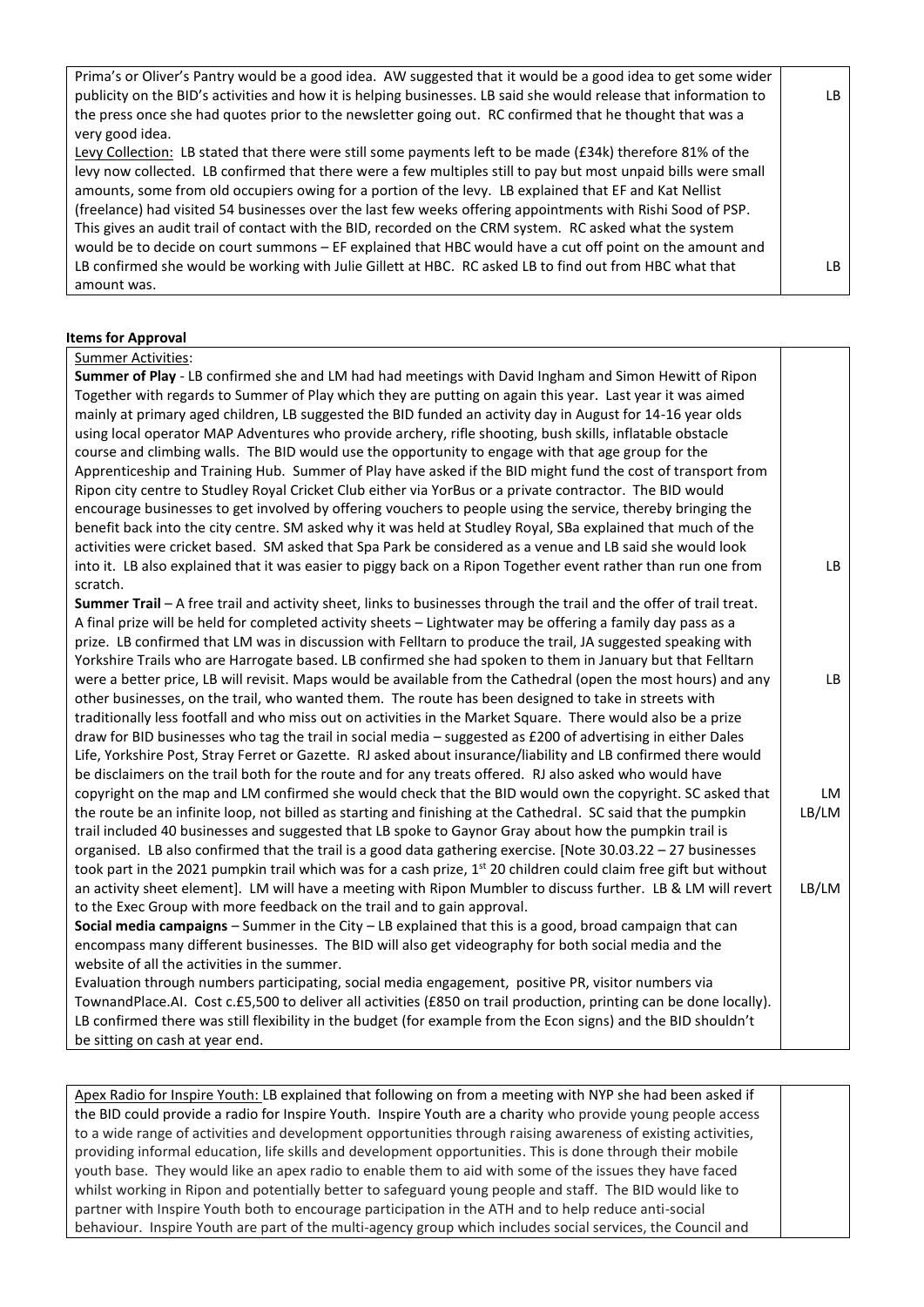| the Police. AD suggested that the BID should have a community spend and this initiative would be part of that        |     |
|----------------------------------------------------------------------------------------------------------------------|-----|
| and that as a business she felt it was a worthwhile spend. SBa suggested that included in that community             |     |
| spend could be the transport part of Summer of Play. RC asked if other BIDs did this. LB confirmed that most         |     |
| BIDs have a high proportion of spend on tackling anti-social behaviour. SC asked for confirmation that the           |     |
| radio is connected into the police. LB confirmed that it is was connected to the CCTV hub and that she had a         |     |
| meeting booked in with them for 11 <sup>th</sup> April. LB also said she would speak to NYP and ask why they did not | LB. |
| carry an apex radio. [Note 30.03.22 – NYP have confirmed that they hold an apex radio in the office and "in          |     |
| progress" calls are responded to from there. NYP feel that better understanding and training of retailers            |     |
| would help and LB will discuss how this is done at the CCTV meeting]. Cost £25 per month which was                   |     |
| approved by the Board.                                                                                               |     |

## **Items for Information**

Raceday Entertainment: LB stated that, following on from previous Board meeting feedback, entertainment in the city centre on selected racedays has been booked through Ripon based agents HighRow Music. All musicians have public liability insurance and will be using a portable amp. Entertainment will run from 11am through to 3pm, therefore covering the time when racegoers are in the city through to after the time they have left to encourage locals to come in. This will take place in The Arcade and at the bottom of Kirkgate (outside of Davis & Lund) – wet weather contingency has been made in either Claro Lounge or Valentino's car park under a gazebo. Businesses on Kirkgate will be notified and The Arcade manager will inform her tenants. NYCC have been informed and have the event plan. Entertainment will be pushed out on social media using the hashtag #theriponvibe which the BID hopes will gain momentum and allow the BID to feed in other entertainment. The objective is to create a vibrant atmosphere in Ripon. AW flagged up the need for a PRS licence which LB will check. [Note 30.03.22 - LB has done this and purchased a licence covering all 5 days at £114].

## *AW left the meeting*

Finance: SBa updated the Board on the current financial position. The BID is within budget but behind in spend which should correct itself before year end. Income is slightly above budget due to VAT rebate. RC thanked SBa for his work and update.

Apprenticeship & Training Hub: AD updated on the ATH stating that there was quite a bit of enthusiasm for it with LB being active in getting people engaged with it. AD, LK and LB will be attending a careers event at the Grammar School on  $6<sup>th</sup>$  April and will be using this as a networking opportunity to talk to students and businesses. RGS have wholly embraced the concept. AD stated that the 14-16 age group is a crucial age group to engage with and she stressed she is keen to de-mystify to the businesses how easy it is to employ this age group. AD mentioned that Northallerton council make it very easy to get a permit to employ this age group and then they are on a register with the council. AD stated that the hub will be on the website for both employees and employers and KN is working on the content for that. RC said he thought it sounded very impressive. LB explained that the ATH will be using the services of Steve Bolton, the business consultant provided by HBC who has had his contract extended by another 12 months, thereby not costing the BID anything.

| Business Support: LB stated that Rishi Sood, the business savings expert (Place Support Partnership), is in              |    |
|--------------------------------------------------------------------------------------------------------------------------|----|
| Ripon on 30 <sup>th</sup> March with 14 businesses booked in for appointments which gives him a full calendar of visits. |    |
| LB will report back to the Board on the savings offered to businesses and this will be reported in the                   |    |
| newsletter and annual report. Rishi will be back in Ripon in June for another round of appointments.                     | LB |

| Cathedral 1350 <sup>th</sup> launch event: LB reported a slow take up in tickets - only 11 so far. The invitation will go in |    |
|------------------------------------------------------------------------------------------------------------------------------|----|
| the April newsletter and on an e-shot w/c 4 <sup>th</sup> April with an emphasis on the event being free. LB encouraged      | LB |
| the Board to mention it to businesses they talk to.                                                                          |    |

| Joe Cornish Exhibition: LB explained that Fountains Abbey would like to invite the Board to a preview of their            |  |
|---------------------------------------------------------------------------------------------------------------------------|--|
| Joe Cornish Exhibition on 12 <sup>th</sup> May. LB asked for permission to pass on the Board's details to Fountains which |  |
| was granted.                                                                                                              |  |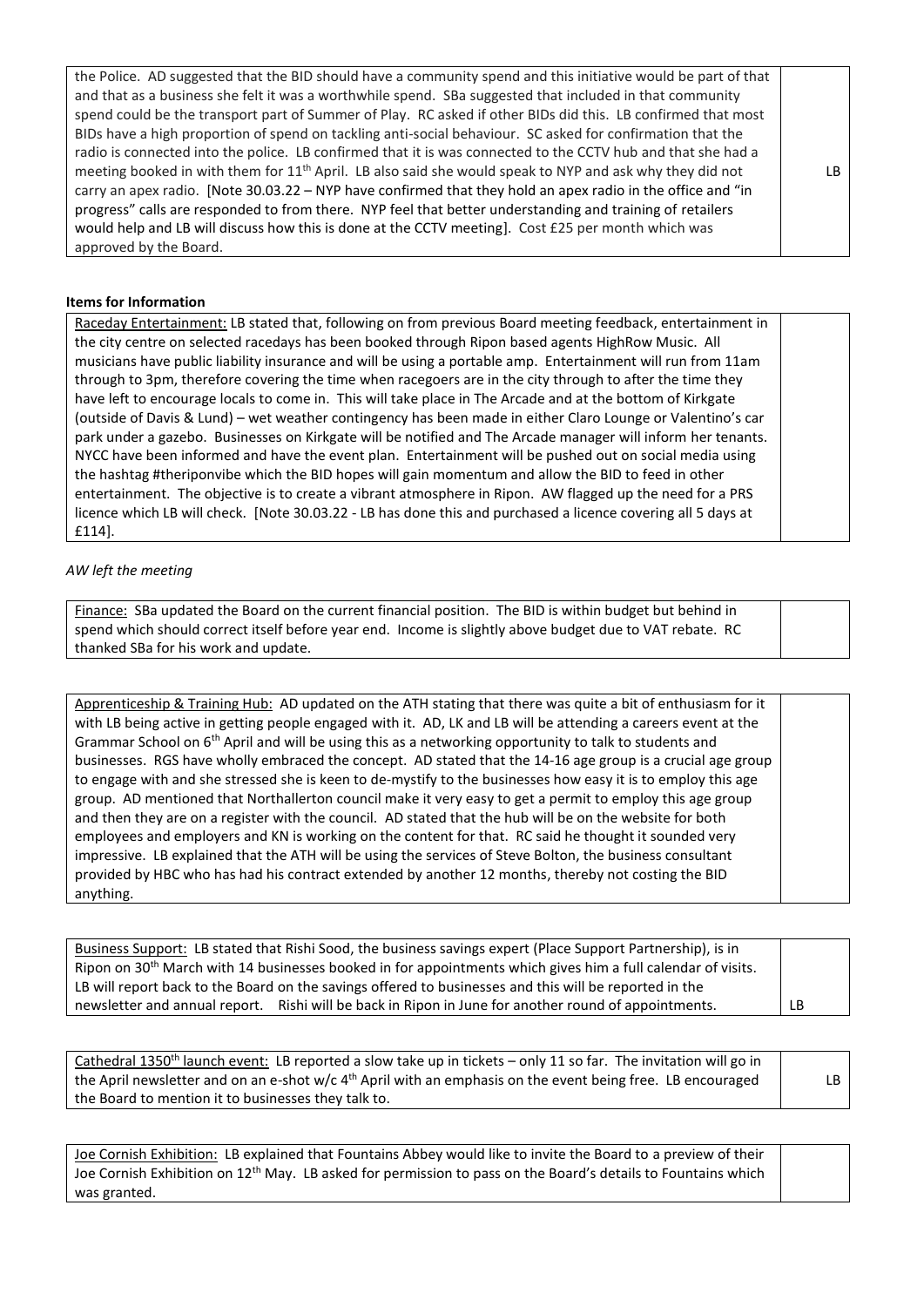Ripon Raceday / Visit Ripon: LB stated that she has a meeting on 7<sup>th</sup> April with the Visit Ripon Group to get firm commitments from the attractions that they would attend and have a stall/presence at a Visit Ripon day on 4th July. The BID will hire half of the bar for BID businesses to network at a Pimms reception. The Racecourse will donate a race sponsorship for a different meeting which will be offered in a prize draw to the BID businesses attending. The Racecourse will offer a certain amount of free tickets to BID businesses. The race sponsors' details will be in all the pre-race meeting literature and on the big screen on the day. The BID has to use the Racecourse's own caterers. LK asked if any street entertainment was planned for Ladies Day at the racecourse, LB explained that the BID would put on entertainment on 4<sup>th</sup> July but that Ladies' Day was too busy, entertainment will be on in the city centre on that day. LB will present detailed costs nearer the time.  $\vert$  LB

TownandPlace.AI: LB presented disappointing February figures, this was reflected in Harrogate and Northallerton's figures but Ripon fared worse. However, figures were improved on a 3 month index. February storms saw at least one market in Ripon cancelled and a subsequent market with very few traders. LB explained that the UK Consumer Confidence indicator dropped to its lowest level in 13 months at -26 in February 2022, as consumer mood was dampened by persistently high inflation. This followed a reading of -19 in January and missed analyst expectations for an improvement to -18. RC asked if the retailers had experienced lower numbers in February, SC and LK said they had however AD thought not and felt that Ripon on the whole seemed busy. JA stated that Ripon as a visitor destination would see a dip in numbers with bad weather but that the data would be very useful after the RTF.

Reballot Considerations: EF explained that although the reballot was a long way off consideration needs to be made now for years 3 and 4 to have £20k in the budget for reballot work. LB & LM have identified and are working on engaging with the top 20 levy payers as they are key. EF asked the Board to consider their strategy for shutting down any "no" campaign. EF felt that the extensive consultation process that needs to go on to inform the next business plan, could be handled by LB, LM and KN rather than using an external consultant. Suggested date of May/June 2026. LB pointed out that a BID can have a 2<sup>nd</sup> chance at a ballot within the last 12 months so the date of the ballot needs to be decided based on whether the Board feels that would be necessary.

# *SC and AD left the meeting*

Website: RJ confirmed that the branding exercise was done by a panel that consisted of RJ, LB, Alexa Vernon of Fountains and Stuart Gill of Newby Hall plus in the later stages LM. LM confirmed that the brand guidelines were nearly finished and showed the Board the work to date which included colour ways, logo, iconography and an idea of layout of the website. Once the assets have been received the social media plan will be rolled out. LM confirmed that the social media content plan is mapped for April and ready to go. LM stated that DDC are currently wire-framing the website i.e. actually building it. RC asked who was writing the copy and LM confirmed that DDC were with her input where necessary. LB confirmed soft launch still on track for 6<sup>th</sup> May. LB also confirmed that without any Visit Ripon or BID presence on social media our Lavender Alley lighting received 190 likes, 37 comments and 2 shares, the 2<sup>nd</sup> ginnel lighting received 297 likes, 20 comments and 9 shares, Westgate & Greaves Court deep cleaning received 104 likes, 5 comments and 3 shares. No negative comments received. SM asked if we were doing anything on the Jubilee – LB confirmed that this would be in the event planner on the website and also covered on social media. LM confirmed that customer trends show people not making plans too far in advance and that we should start a teaser campaign early May. SM stressed that the bunting would be going up by  $10^{th}$  May. LB confirmed that this would be in the April newsletter to help drive footfall. SM suggested LB check with NYCC regarding licensing for the Kirkgate bunting as this had in the past been put up without a licence by the traders. LB confirmed she would do so.  $\vert$  LB

AOB: RC asked if anyone had AOB. EF thanked the Board for the last 6 months and said that she had thoroughly enjoyed working with the Board. JA asked how the BID was promoting what it was doing not just to levy payers but to the wider public and stated that he was displeased that The Gazette reports on Harrogate BID on a weekly basis and there are never any articles about Ripon BID. LB confirmed that when the BID does work such as the deep cleaning a press release is sent to Your Harrogate, The Gazette and The Stray Ferret, once one publication has picked it up the others tend not to repeat it. RC mentioned that The Gazette was a Harrogate rather than Ripon publication. LB confirmed that LM has good connections with the press particularly John Grainger from The Gazette/Harrogate Advertiser who is keen to support hospitality businesses. LM had written a piece (for a freelance client) which she submitted and which ran lately and said she would work on some business profile pieces on BID businesses to submit. These profile pieces could